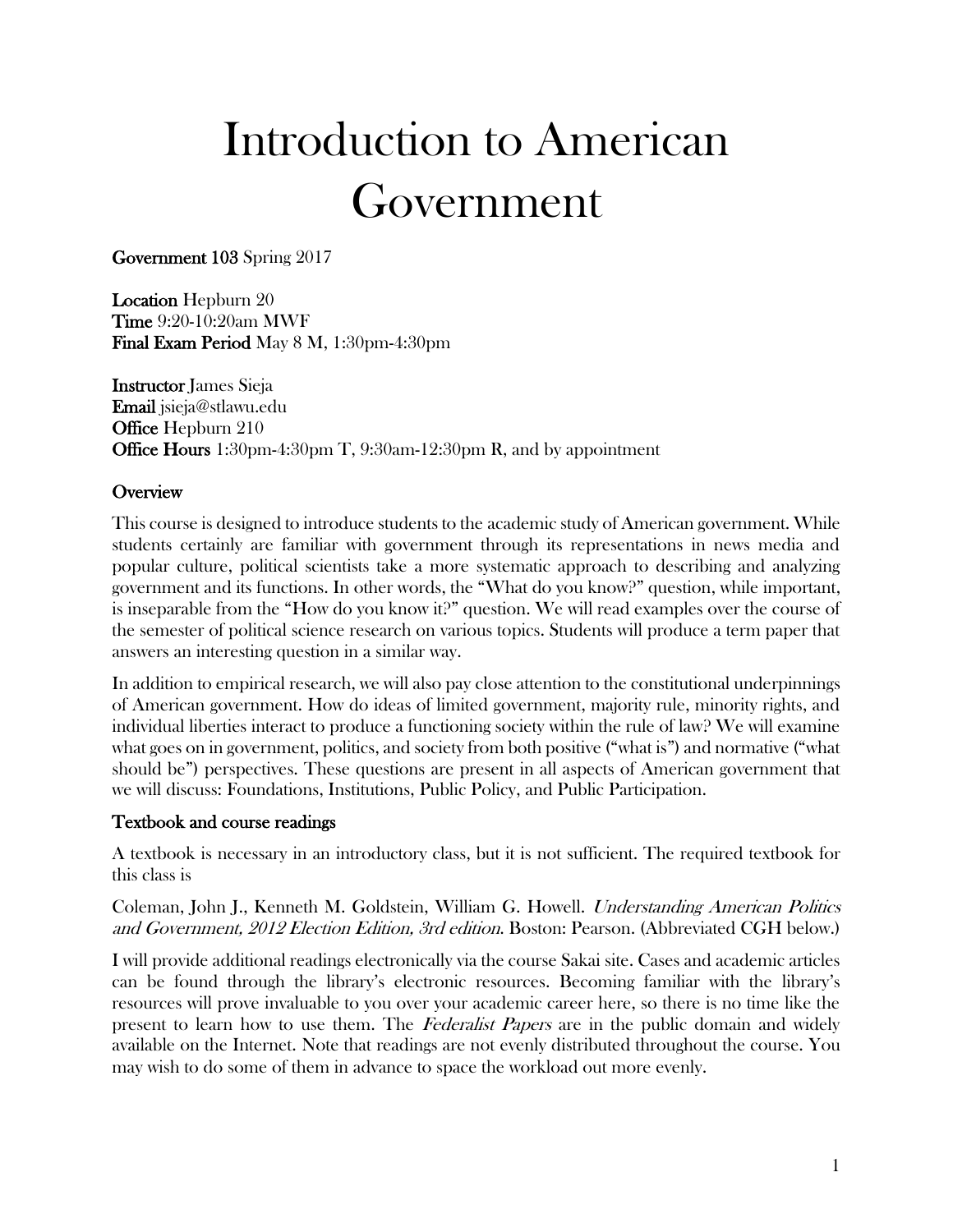#### Course format

Part of the course will be a lecture for the "nuts and bolts" aspects of American government, but I will spend as little time as possible talking at you. I encourage you to ask questions and participate at any time. Classroom discussions will take the readings as their jumping off point, consequently you are responsible for all material covered in lecture as well as in the readings. Some material I will present in lecture will not be in the readings.

Attendance and participation are mandatory to the extent that they factor significantly in your final grade. Note: It is not possible to do well on the latter if you do not do well on the former.

#### Course requirements and grading

| Midterm 1 (February 22):                   | 17.5% |
|--------------------------------------------|-------|
| Midterm 2 (March 31):                      | 10%   |
| Take-home essay (March 31):                | 7.5%  |
| Policy memo (April 19):                    | 7.5%  |
| Final presentation (March 3 or 5):         | 10%   |
| Final paper (May 8):                       | 15%   |
| Midterm $3$ (May 8):                       | 17.5% |
| Attendance and participation (throughout): | 15%   |
| Total:                                     |       |

Let me know before class if you must miss. There is no acceptable number of unexcused absences. Regardless of the reason for your absence, you are responsible for the material covered during the class meeting. After three unexcused absences, each subsequent unexcused absence will lower your final letter grade by a quarter-point (e.g., a 3.25 becomes a 3.0 at four unexcused absences, a 2.75 at five, etc.). We will also do activities that require some out-of-class coordination. They will go toward your attendance and participation grade.

I will employ a standard grading scale:

| $4.0(100-97)$ | $3.25(90-87)$ | $2.5(80-77)$  | $1.75(70-67)$ | 1.0 $(61-60)$    |
|---------------|---------------|---------------|---------------|------------------|
| $3.75(97-93)$ | - 3.0 (87-83) | 2.25 (77-73)  | 1.5 (67-63)   | $0.0$ (below 60) |
| $3.5(93-90)$  | 2.75 (83-80)  | $-2.0(73-70)$ | $1.25(63-61)$ |                  |

I will not round grades as a matter of course; however, your *exceptional* effort in one or more elements of the final grade may be considered a plus factor if your grade is on the borderline. There is no curve in this course, though I reserve the right to adjust grade cutoffs if necessary. The adjustments will only work neutrally or in your favor, if applied.

Please note that this course is designed to challenge you, even though it is nominally "introductory." Don't overlook it as you plan your semester schedule. The work in the course is weighted to the end of the semester. I am happy to discuss your grade and anything else about the course with you at any time, either in-person or over email. I do sleep, though, just to let you know.

Barring clerical error (e.g., I added up the points incorrectly), all grades are final. Late work is not acceptable, and heavy, non-appealable penalties will attach for work turned in after the deadline. You must turn in everything in order to have a shot at a passing grade in the class. I am always willing to talk with you about exam grades and suggest ways to improve. But, I will not bargain over grades or points, nor will there be extra credit opportunities.

There is no pass/fail option for this course. There are no exceptions to this policy.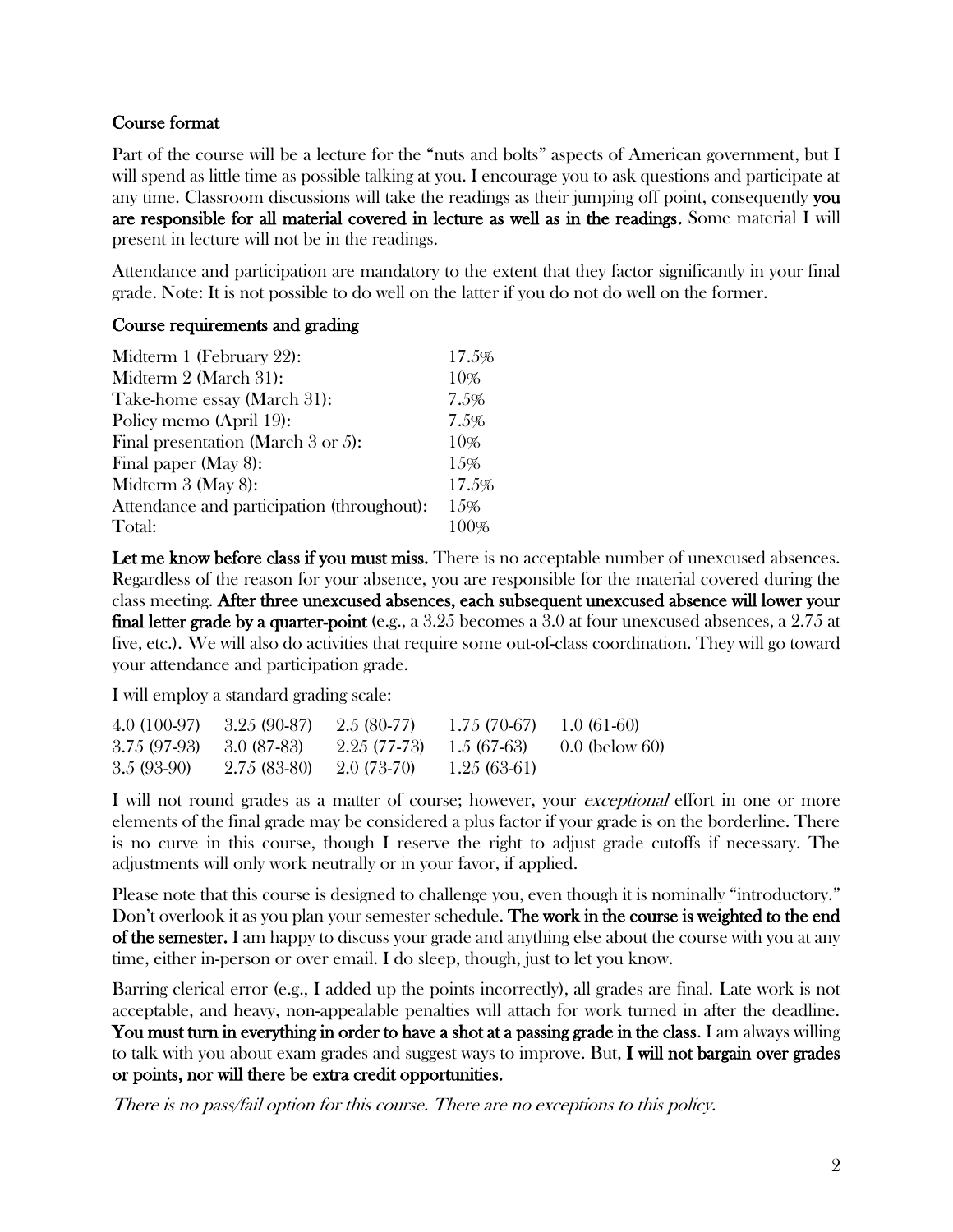#### Exams

We will have three midterm exams. Midterm 1, which will cover Foundations and Congress, is tentatively scheduled for February 22 in class. It will be part multiple choice and part short answer. Midterm 2, which will cover the remaining three Institutions, is tentatively scheduled for **March 31** in class. The in-class portion of Midterm 2 will be solely multiple choice, and you will turn in a takehome essay in hard copy on the same day. Midterm 3 will be taken during our scheduled final exam period, May 8. It will cover Public Policy and Public Participation. The multiple choice section will cover both topics, but the short answer will cover only Public Participation.

Pro-tip on how to do well on short answer questions: The short answer questions are designed to get you integrate what we talked about in class with what you read in the textbook and non-textbook readings. The best answers will show clear integration of information from in-class discussions, the relevant textbook section(s), and the non-textbook readings, including examples or further explanation of the answer *drawn from things you read but we did not necessarily discuss in class.* 

## Final paper and presentation

The final paper will be a substantial analytical work (between eight and 10 pages) in which you use data to answer a substantive research question of your choice about American government. Citations will follow the American Political Science (APSA) citation guide, a copy of which can be found here: http://www.apsanet.org/portals/54/Files/Publications/APSAStyleManual2006.pdf. Pay particularly close attention to pages 17 through 33. To keep you on track to completion, there are four parts to the project:

1) You must meet with me in office hours (or by appointment) to propose a topic and research strategy by the end of February. Failure to do so will result in a 10 percentage point penalty on the final paper. Once you have had this meeting, you must stick with your proposed topic. Feel free to have meetings both before and after this "official" one to clarify your thoughts and receive guidance on the paper.

2) After you have identified your research question, you must meet with a reference librarian at the ODY Library for an individualized research consultation. The research librarian will help introduce you to the library's resources that are relevant to your topic. Information about scheduling a research consultation can be found here: [https://www.stlawu.edu/library/help.](https://www.stlawu.edu/library/help) The earlier you identify your question, the earlier you can make an appointment for a consultation. In no case, however, should you wait until after Spring Break to meet with a librarian.

3) An annotated bibliography (a list of academic source material with a short description of what each source "brings to the table" for your paper), a one-page written introduction to your paper (what you've found so far), and a two-paragraph reflection on your meeting with the reference librarian are due on April 3. While these pieces will not be graded *per se*, they will allow both of us to identify problems and opportunities as you continue working on the paper. Failure to turn in these items on time will result in a 20 percentage point penalty on the final paper.

4) On one of the last two days of class, you will present your research as if you were at an academic conference. Broadly, this means that you will present the main argument of the paper, the data used, the results, and conclusions. You will also field questions from the audience if time allows. To minimize switching time, you will need to e-mail your final presentation to me by 8am the morning of your presentation. The length of the presentation will ultimately be determined by how many students are in class, but the presentations will be short. Thus, a central challenge in the presentation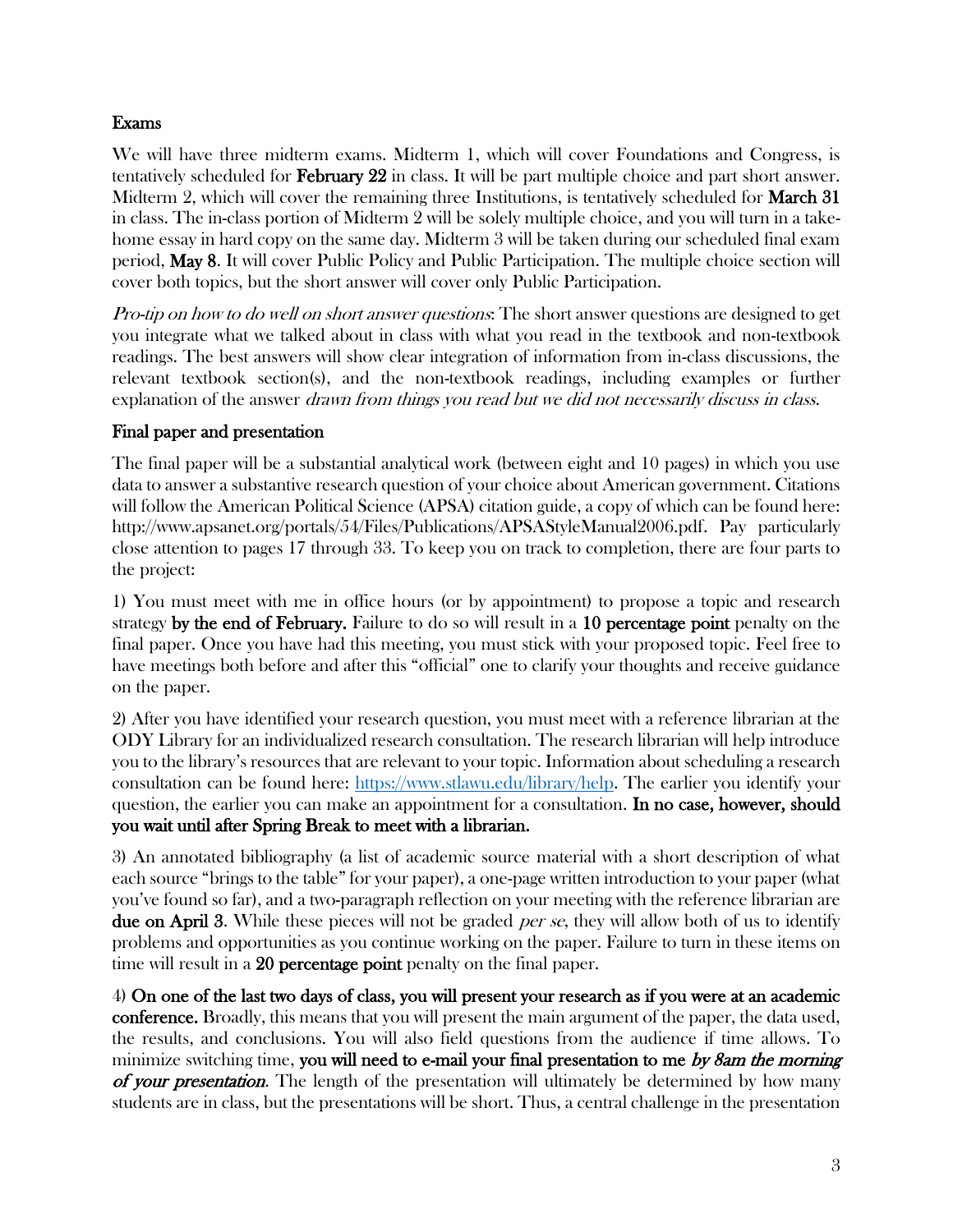is to convey all that needs to be conveyed in a succinct, clear manner. **The final paper is due in hard** copy at the end of our final exam period, 4:30pm on May 8.

# Expectations and technology policy

I expect this class, the readings, making an argument, and getting involved to be the thing you care about most in the world during the 180 minutes we meet each week. I expect you to come to class at least having read the material for the day, even if you haven't fully understood it or have an opinion on it yet. That's why we have class – to work through those issues. But, understanding and evaluation of the materials will be difficult if you have not done the first part: reading them yourself.

I expect you to bring assigned reading material to class with you. Many of the readings are on the course Sakai site or accessible through the library's databases. For this reason, if you do not print out the readings, you should bring a laptop with which you can access them. Accessing readings and note-taking are the only regularly authorized uses of an electronic device during class.

## Disability accommodations

Please inform me during the first two weeks of classes if you need any accommodations in the curriculum, instruction, or assessments of this course to enable you to participate fully. Confidentiality of the shared information will be strictly maintained. We will work with Disability and Accessibility Services (http://www.stlawu.edu/disability-and-accessibility-services) if accommodations require such assistance.

## Academic honesty

I expect everyone to conduct themselves with integrity and honesty in this class. There are two facets to this expectation.

First, all of the work you do in this class will be your own. Don't cheat. Don't plagiarize. Don't take short cuts. If you commit an act of academic dishonesty, I am bound to follow the procedures outlined in the St. Lawrence University Student Handbook (available at http://www.stlawu.edu/sites/default/files/resource/Student%20Handbook%202015-2016%20final.p df) The Handbook describes what constitutes academic honesty and penalties for violation on pages 93 through 95. Again, don't cheat.

As the semester goes on, you may find yourself in a situation where, due to multiple pressures on your time, you may consider taking a short cut in order to turn in an assignment or paper by the deadline. If this is the case, the thing to do is to drop everything and contact me via email immediately regarding your situation. I can help relieve some of the pressure related to my class in a way that is equitable for the other students in the class as well. But, I can't do anything for you once you commit an act (knowingly or negligently) of academic dishonesty.

Second, I expect everyone to be intellectually honest. This means listening attentively to other's comments and questions and responding appropriately. Some of the material in the class is controversial, and an intellectually vibrant community like St. Lawrence ought to entertain opinions on most any side of a controversy. Moreover, a liberally-educated person ought to be able to articulate fearlessly the "best case" for any legitimate proposition. So, we will not resort to ad hominem attacks, shut-down-by-slogan, or straw person arguments. (Ok, I might do the straw person argument sometimes, but only for effect.) Believe in the rightness of your argument; be prepared to challenge both yourself and others; and be open to changing your mind.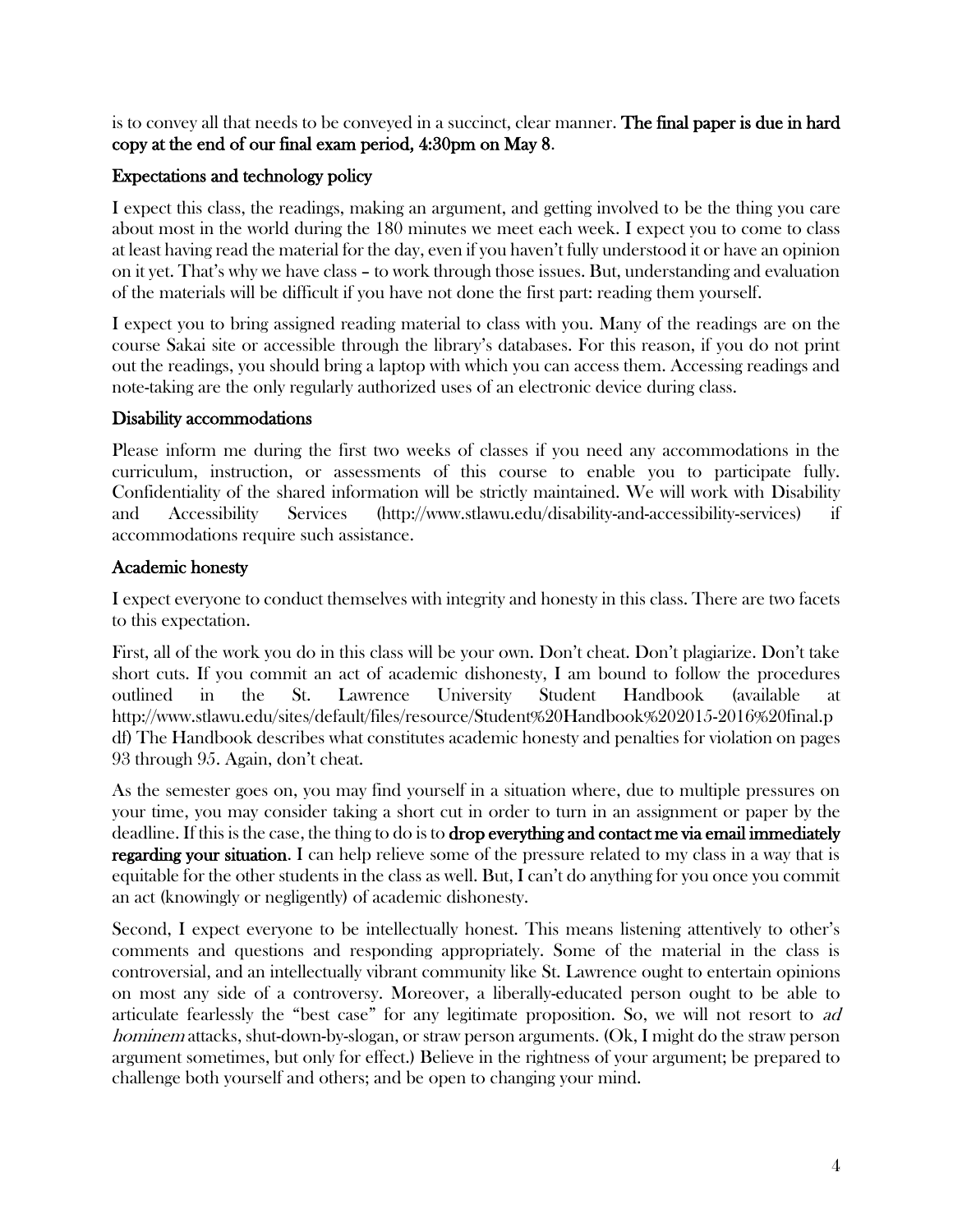#### Topics and readings

Please note that the **readings are subject to change.** I will let you know throughout the semester where we are in the schedule and where we are going. Questions for the non-textbook readings will be posted to Sakai. Readings posted to Sakai are marked with an asterisk (\*).

Foundations

- I. American Government: Culture and Context (January 18-27) CGH, Chapters 1-3 Elazar, "The Three Political Cultures"\* Smith, Rogers M. 1993. "'Beyond Tocqueville, Myrdal, and Hartz'" The Multiple Traditions in America," American Political Science Review 87(3): 549-566. Hamilton, The Federalist, No. 15 The US Constitution and Amendments, http://www.gpo.gov/fdsys/pkg/CDOC-110hdoc50/pdf/CDOC-110hdoc50.pdf
- II. The Constitution I: Separation of Powers and Federalism (January 30 & February 1-3) CGH, Chapter 4 Madison, The Federalist, No. 46 Madison, The Federalist, No. 51 Petersen, *The Price of Federalism*, Chapter 1<sup>\*</sup> One of the following cases: McCulloch v. Maryland, 17 U.S. 316 Wickard v. Filburn, 317 U.S. 111 U.S. v. Lopez, 514 U.S. 549
- III. The Constitution II: Civil Rights and Civil Liberties (February 3-10) CGH, Chapters 5-6 King, Martin Luther, Jr. "Letter from Birmingham Jail," http://mlkkpp01.stanford.edu:5801/transcription/document\_images/undecided/630416-019.pdf Rauch, Jonathan. "In Defense of Prejudice," http://www.jonathanrauch.com/jrauch\_ articles/in\_defense\_of\_prejudice/

One of the following cases: Barron v. Baltimore, 32 U.S. 243 Roe v. Wade, 410 U.S. 113 Katzenbach v. McClung, 379 U.S. 294

## Institutions

IV. Congress: The First Branch (February 10-20) CGH, Chapter13 Burke, Edmund. "Speech to the Electors of Bristol," http://press-pubs.uchicago.edu/ founders/documents/v1ch13s7.html Mayhew, Congress: The Electoral Connection, Chapter 1<sup>\*</sup> Fenno, Home Style, Chapters 1 & 7\*

Winter Break: No class February 17

#### Midterm 1: In class, February 22 W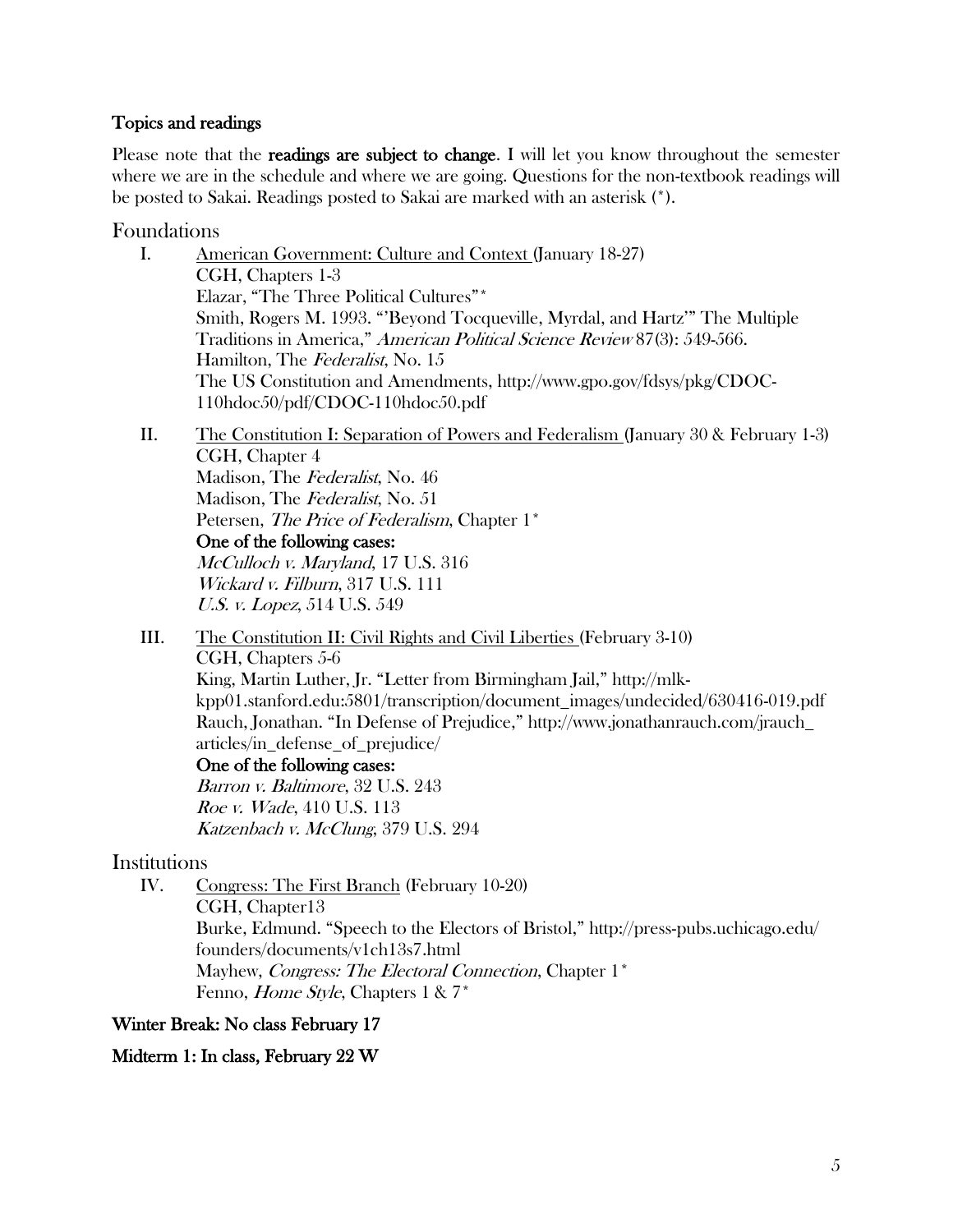V. Presidency: Historical and Contemporary Problems (February 24-27 & March 1-6) CGH, Chapter 14 Hamilton, The Federalist, Nos. 67, 70-72 Skowronek, The Politics Presidents Make, Chapter 3<sup>\*</sup> Neustadt, "The Power to Persuade"\* Wildavsky, "The Two Presidencies"\* "Capitol Hill Cold Open – Saturday Night Live," https://www.youtube.com/watch?v =JUDSeb2zHQ0

## Last day to finalize paper topic: February 28 T

- VI. The Courts: The Least Dangerous Branch? (March 8-15) CGH, Chapter 15 Hamilton, The Federalist, No. 78 McCloskey, The American Supreme Court, "The Genesis and Nature of Judicial Power"\* O'Brien, Storm Center: The Supreme Court in American Politics, "No Longer the 'Least Dangerous' Branch" (required) & Chapter 6 (highly recommended)\* Breyer, "Active Liberty," http://tannerlectures.utah.edu/\_documents/a-to-z/b/ Breyer\_ 2006.pdf Scalia, "Common-Law Courts in a Civil-Law System," http://tannerlectures.utah.edu/ \_documents/a-to-z/s/scalia97.pdf
- VII. Bureaucracy: Policy Implementation in the Modern State (March 17-29) CGH, Chapter 16 Wilson, Bureaucracy: What Government Agencies Do  $\&$  Why They Do It<sup>\*</sup> McCubbins, Mathew and Thomas Schwartz. 1984. "Congressional Oversight Overlooked: Police Patrols versus Fire Alarms," American Journal of Political Science 28(1): 165-179

## Spring Break: No class March 20-24

**Midterm 2: In class, March 31 F** (Take-home "On the Size of an Institution" due in hard copy)

#### Public Policy

VIII. The Policy Process and Evaluation (April 3-5)

CGH, Chapters 17 (required) & 18 (recommended) Lindblom, Charles. 1959. "The Science of Muddling Through," Public Administration Review 19(2): 79-88\* Rowe, Jonathan, and Judith Silverstein. "The GDP Myth: Why Growth Isn't Always a Good Thing," Washington Monthly, http://www.washingtonmonthly.com/features/ 1999/9903.rowe.growth.html

#### Withdrawal deadline: April 7

#### Public Participation

IX. Interest Groups and Problems of Collective Action (April 7-14) CGH, Chapter 12 Madison, The Federalist, No. 10 Skocpol, Theda. "Associations without Members," The American Prospect Rauch, Jonathan. "The Hyperpluralism Trap," The New Republic